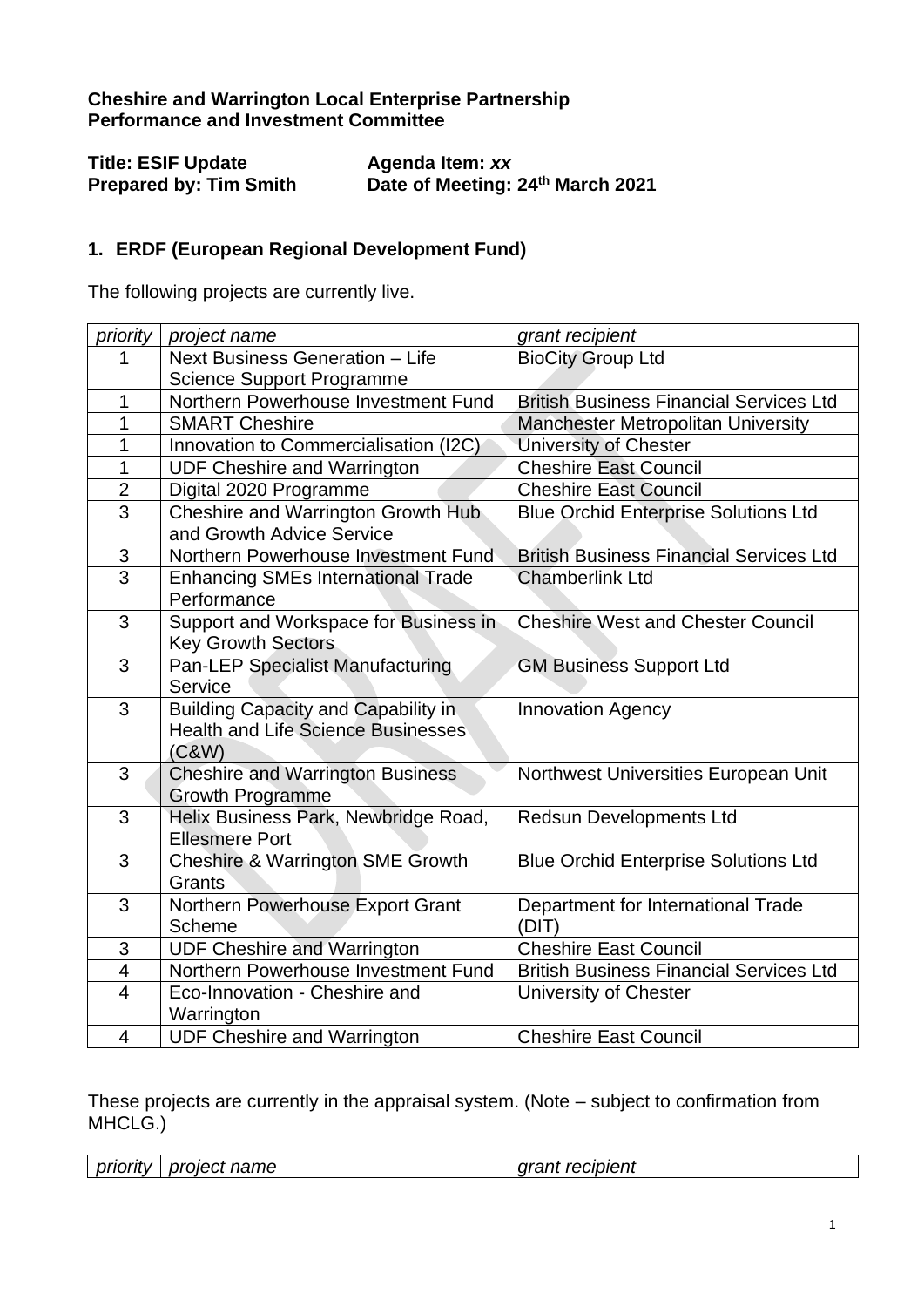| 1                        | BioHub: Accelerator and Scale-Up<br>Programme                                | <b>BioCity Group Ltd</b>                                                                      |
|--------------------------|------------------------------------------------------------------------------|-----------------------------------------------------------------------------------------------|
| 1                        | <b>Greater Innovation for Smarter Material</b><br>Optimisation "GISMO"       | <b>Lancaster University</b>                                                                   |
| 1                        | <b>SMART Cheshire</b>                                                        | <b>Manchester Metropolitan University</b>                                                     |
| 1                        | <b>Cheshire Advanced Manufacturing</b><br>Centre (CAM)                       | <b>Manchester Metropolitan University</b>                                                     |
| 1                        | Alderley Park Accelerator (extension)                                        | <b>BioCity Group Ltd</b>                                                                      |
| $\mathbf 1$              | C&W 4.0                                                                      | University of Liverpool                                                                       |
| $\overline{2}$           | <b>Digital Cheshire</b>                                                      | <b>Cheshire East Council</b>                                                                  |
| $\overline{3}$           | Pan LEP Specialist Manufacturing<br>Service                                  | <b>GM Business Support Limited</b>                                                            |
| 3                        | <b>Cheshire and Warrington Business</b><br><b>Growth Programme</b>           | Northwest Universities European Unit<br>Ltd                                                   |
| 3                        | <b>C&amp;W Health MATTERS</b>                                                | Innovation Agency (the Academic<br>Health Science Network for the North<br><b>West Coast)</b> |
| 3                        | <b>C&amp;W Health Matters (extension)</b>                                    | Innovation Agency (the Academic<br>Health Science Network for the North<br><b>West Coast)</b> |
| 3                        | <b>C&amp;W Business Growth Programme</b><br>(Phase 3)                        | Universities Economic Development<br><b>Unit Ltd</b>                                          |
| 3                        | <b>Enhancing SME's International Trade</b><br>Performance (extension)        | <b>Chamberlink Ltd</b>                                                                        |
| $\sqrt{3}$               | <b>St James Business Centre</b>                                              | Wire Regeneration Ltd                                                                         |
| $\overline{3}$           | Support and Space: The Port in Focus                                         | <b>Cheshire West and Chester Council</b>                                                      |
| 3                        | Support and Space: Winsford in Focus                                         | <b>Cheshire West and Chester Council</b>                                                      |
| $\overline{4}$           | <b>Cheshire &amp; Warrington Low Carbon</b><br><b>Investment Programme</b>   | <b>Blue Orchid Enterprise Solutions Ltd</b>                                                   |
| $\overline{4}$           | <b>Energy Low Carbon Housing Support</b><br><b>Ellesmere Port and Neston</b> | <b>Cheshire West and Chester Council</b>                                                      |
| $\overline{\mathcal{A}}$ | <b>ECO-I North West</b>                                                      | Lancaster University                                                                          |

There was insufficient budget available in Priority 3 to be able to support all the capital expenditure / rebuild / refurbishment projects, i.e.:

- St James Business Centre
- Support and Space: The Port in Focus
- Support and Space: Winsford in Focus

St James Business Centre was prioritised and that project is now nearing the end of the full appraisal stage.

There are unlikely to be any further calls for applications. Remaining ERDF funds are expected to be used for:

- further investment in the Reopening the High Street Safely Fund (RHSSF)
- contingency for foreign exchange fluctuations
- extensions and/or additional funding to existing, well-performing projects

The Government's Q&A on COVID19 response, updated in February 2021, and specifically relating to ERDF is here: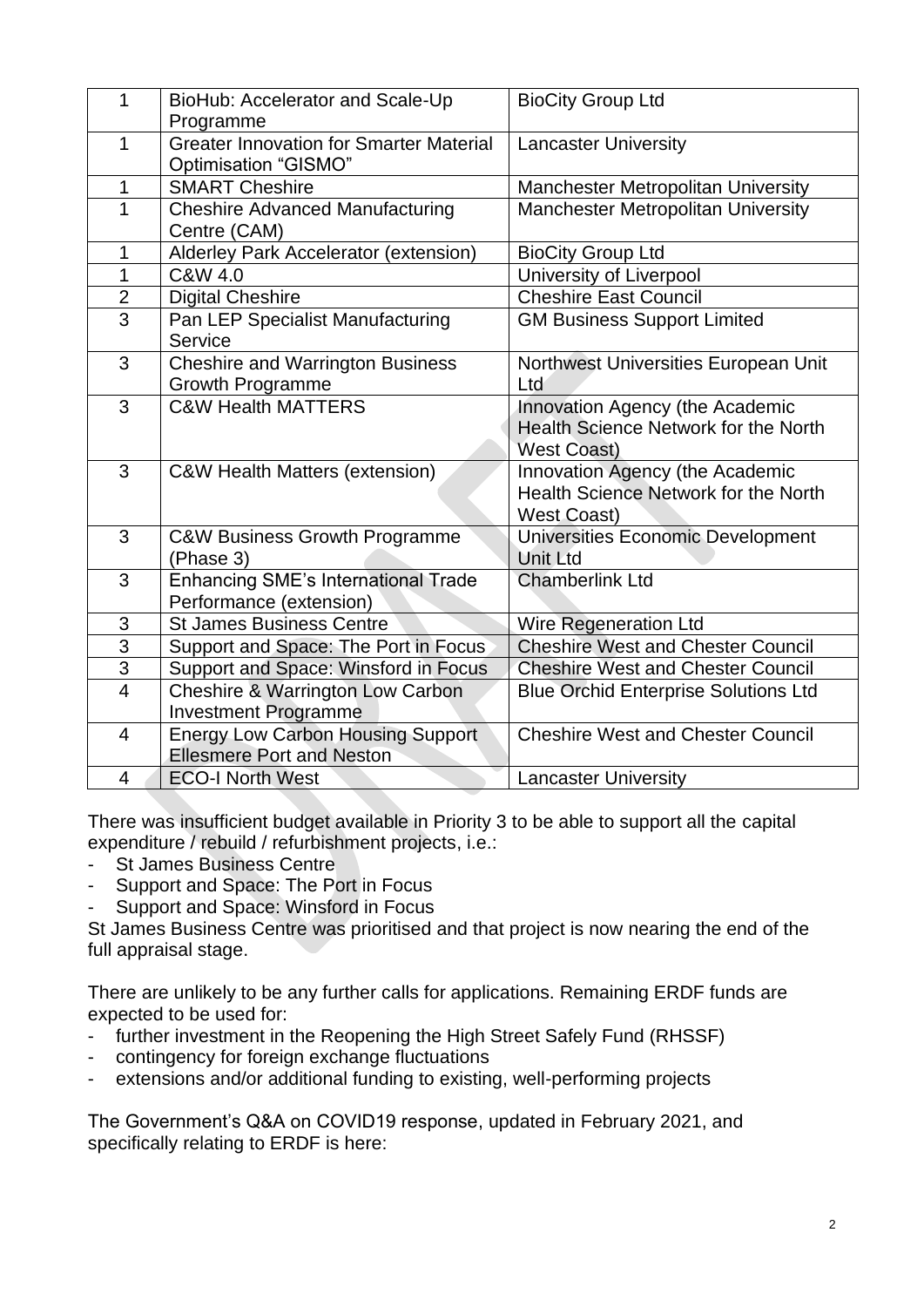https://www.gov.uk/government/publications/european-structural-and-investment-fundscoronavirus-covid-19-response/european-regional-development-fund-2014-to-2020 programme-questions-and-answers-on-covid-19-response

## **2. ESF (European Social Fund)**

The following projects are currently live.

|     | priority   project name                   | grant recipient                 |
|-----|-------------------------------------------|---------------------------------|
| 1.1 | Skills Support for the Workforce          | People Plus                     |
|     | 1.2/1.4 Journey First                     | <b>Cheshire East Council</b>    |
| 1.4 | New Leaf                                  | <b>Torus Foundation</b>         |
| 2.1 | <b>Accelerate Cheshire and Warrington</b> | University of Chester           |
| 2.2 | The Pledge                                | <b>Changing Young Lives Ltd</b> |

Where projects were originally scheduled to finish in 2021, namely Skills Support for the Workforce and New Leaf, discussions with their co-financing bodies, Education and Skills Funding Agency and National Lottery Community Fund respectively, about possible extensions into 2023 are ongoing. Any final recommendations would be put forward to ESIF Committee for consultation.

These applications were submitted in March 2020 and the updated position is shown.

| priority | project name                              | grant<br>recipient              | position as at March 2021                                                                                                                                                                    |
|----------|-------------------------------------------|---------------------------------|----------------------------------------------------------------------------------------------------------------------------------------------------------------------------------------------|
| 1.4      | <b>Parents First</b>                      | Cheshire<br><b>East Council</b> | Approved by DWP, March 2021.                                                                                                                                                                 |
| 2.1      | Level Up                                  | University of<br>Chester        | Application withdrawn.                                                                                                                                                                       |
| 2.2      | Cheshire and<br>Warrington<br>Pledge Plus | Changing<br><b>Young Lives</b>  | Resubmitted as Project Change Request (PCR)<br>to extend existing project until 2023 (with<br>additional funding and output targets).<br>Sent to ESIF Committee for comments, March<br>2021. |

Finally, a funding call through the ESF National Reserve Fund, but for activity specifically in Cheshire and Warrington, has recently concluded, with the bid deadline closing on 11<sup>th</sup> March 2021.

| priority   Call name and description  | <b>ESF</b> | Applications received   | <b>ESF</b> |
|---------------------------------------|------------|-------------------------|------------|
|                                       | available  |                         | requested  |
| 1.1/1.2   Cheshire & Warrington       | £2m        | <b>Torus Foundation</b> | £1.174m    |
| COVID-19 Response -                   |            | "Newly Unemployed       |            |
| Unemployed people                     |            | Project"                |            |
| newly unemployed                      |            |                         |            |
| young people, including               |            |                         |            |
| school leavers, NEETs and             |            |                         |            |
| at-risk-of-NEET                       |            |                         |            |
| over 50's<br>$\overline{\phantom{0}}$ |            |                         |            |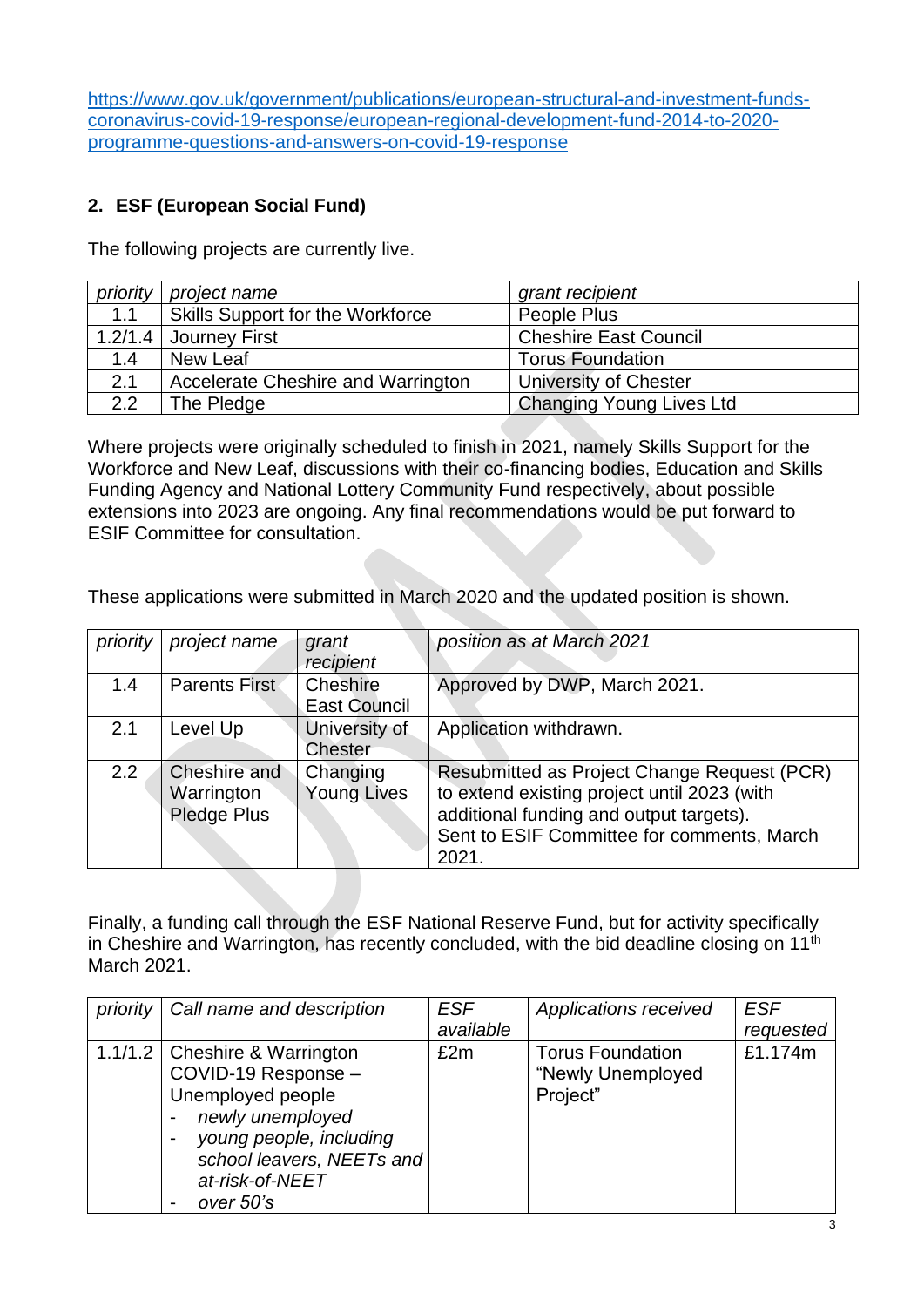| 2.1 | Cheshire & Warrington<br>COVID-19 Response-The<br>Workforce<br>level 3 skills and higher                                                                                                                             | £1.5m | <b>Blue Orchid</b><br>"C&W Management<br>and Leadership<br>Change" | £1.2m |
|-----|----------------------------------------------------------------------------------------------------------------------------------------------------------------------------------------------------------------------|-------|--------------------------------------------------------------------|-------|
| 2.2 | <b>STEM and digital skills</b><br>-<br>leadership and managemen<br>coaching and mentoring, an<br>entrepreneurial skills<br>support for job creation and<br>$\overline{\phantom{0}}$<br>start-ups<br>support for SMEs | £0.5m | <b>Changing Young Lives</b><br>"C&W Pledge Access<br>Programme"    | £0.5m |

There will not be any further calls for applications. Remaining ESF funds will be used for extension requests to existing, well-performing projects, through a faster Project Change Request (PCR) process. Criteria will include:

- no more than a 50% increase against original costs
- 2023 end date remains fixed
- must be the same type of provision and to the same target group(s)

The Government's Q&A on COVID19 response, updated in February 2021, and specifically relating to ESF is here:

https://www.gov.uk/government/publications/european-structural-and-investment-fundscoronavirus-covid-19-response/european-social-fund-2014-to-2020-programme-questionsand-answers-on-covid-19-response

## **3. RDPE (Rural) Growth Programme**

19 projects, totalling £2.65m, were contracted through 2 bidding rounds of the Cheshire and Warrington LEP area allocation of the programme. That represented full commitment of funds available, and that opportunity is now closed.

| LEP: Cheshire and Warrington<br><b>GROWTH Programme</b><br>The European Agricultural Fund for Rural Development:<br>Europe investing in rural areas<br>2014 - 2020 European Agricultural Fund for Rural Development |                                                              |                           |            |              |                                                                                                                                      |                             |              |                               |              |                               |   |              |
|---------------------------------------------------------------------------------------------------------------------------------------------------------------------------------------------------------------------|--------------------------------------------------------------|---------------------------|------------|--------------|--------------------------------------------------------------------------------------------------------------------------------------|-----------------------------|--------------|-------------------------------|--------------|-------------------------------|---|--------------|
| <b>Food Processing</b><br>Support for investments in processing/marketing and/or development of agricultural products                                                                                               |                                                              |                           |            |              |                                                                                                                                      |                             |              |                               |              |                               |   |              |
| Theme and<br><b>Description</b>                                                                                                                                                                                     | <b>Business Development</b><br><b>Tourism Infrastructure</b> |                           |            |              | Support for investments in creation and development of non-agricultural activities                                                   |                             |              |                               |              |                               |   |              |
|                                                                                                                                                                                                                     |                                                              |                           |            |              | Support for investments for public use in recreational infrastructure, tourist information and small scale<br>tourism infrastructure |                             |              |                               |              |                               |   |              |
|                                                                                                                                                                                                                     |                                                              |                           |            |              |                                                                                                                                      |                             |              |                               |              |                               |   |              |
| <b>CLOSED Rounds</b>                                                                                                                                                                                                |                                                              | Food<br><b>Processing</b> |            |              |                                                                                                                                      | <b>Business Development</b> |              | <b>Tourism Infrastructure</b> |              | <b>Total Growth Programme</b> |   |              |
| Growth 2014-2016 (R1)<br>Growth 2017-2018 (R2)                                                                                                                                                                      | Projects                                                     |                           | Value      | Projects     |                                                                                                                                      | Value                       | Projects     |                               | Value        | Projects                      |   | Value        |
| In Process: FA in Process                                                                                                                                                                                           | $\mathbf{0}$                                                 | £                         |            | $\mathbf{0}$ | £                                                                                                                                    |                             | $\mathbf{0}$ | £                             |              | $\bf{0}$                      | £ |              |
| <b>Contracted: Project Ongoing</b>                                                                                                                                                                                  | $\bf{0}$                                                     | £                         |            | 4            | £                                                                                                                                    | 620,559.24                  | $\bf{0}$     | £                             |              | $\overline{4}$                | £ | 620,559.24   |
| <b>Contracted: Project Closed</b>                                                                                                                                                                                   | 4                                                            | £                         | 745,348.70 | 9            | £                                                                                                                                    | 890,497.97                  | 2            | £                             | 394,524.16   | 15                            | f | 2,030,370.83 |
| Unsuccessful Application/Project*                                                                                                                                                                                   | $\overline{2}$                                               | £                         | 200,000.00 | 18           | £                                                                                                                                    | 1,869,773.80                | 18           |                               | 2,217,225.48 | 38                            | £ | 4,286,999.28 |
| <b>Total Project Applications</b>                                                                                                                                                                                   | 6                                                            | £                         | 945,348.70 | 31           |                                                                                                                                      | 3,380,831.01                | 20           |                               | 2,611,749.64 | 57                            | £ | 6,937,929.35 |
| <b>Committed</b>                                                                                                                                                                                                    |                                                              | £                         | 745,348.70 |              | £                                                                                                                                    | 1,511,057.21                |              | £                             | 394,524.16   |                               |   | 2,650,930.07 |
| <b>Total Paid</b>                                                                                                                                                                                                   |                                                              | £                         | 743,972.69 |              |                                                                                                                                      | 1,195,534.46                |              | £                             | 358,930.96   |                               |   | 2,298,438.11 |
| Claims to be paid                                                                                                                                                                                                   |                                                              | £                         |            |              |                                                                                                                                      | 303,849.87                  |              | £                             |              |                               |   | 303,849.87   |

Committed values are those originally awarded in the Grant Fundina Agreements. These values will fluctuate in-line with approved project variations.